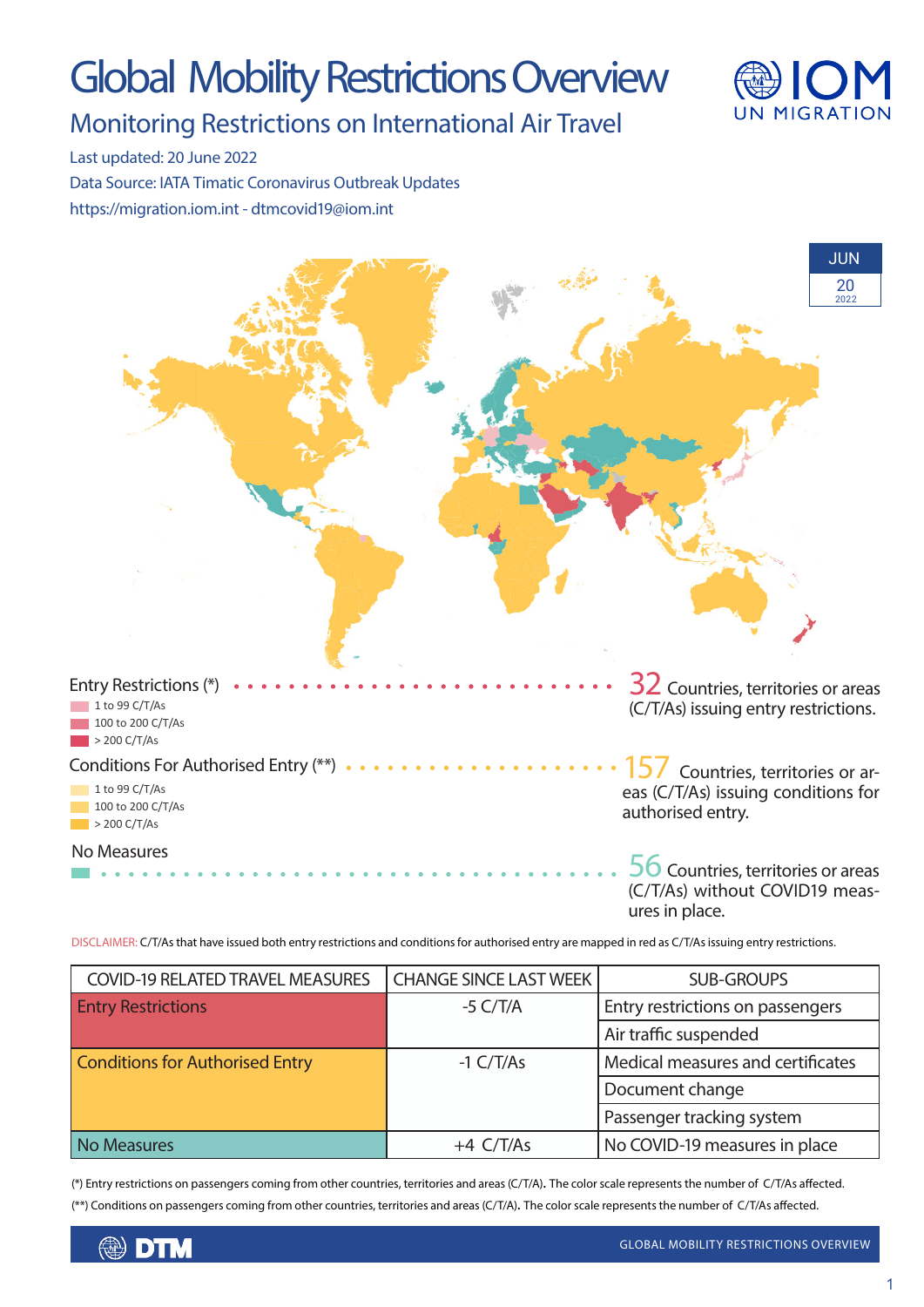## 1. INTRODUCTION

The DTM Global Mobility Restrictions Overview provides updates on international air travel restrictions and conditions for authorized entry. This overview aims to understand how COVID-19 has impacted human mobility, detailing how global and regional trends in air travel measures have evolved since COVID-19 was declared a global pandemic in March 2020. The data presented focuses on the changes in public health-related immigration and border management measures. It provides information intended to support IOM missions and partners in targeted response planning and advocacy for vulnerable populations who may be affected by changes in global mobility.



#### TRAVEL MEASURES

As of 20 June 2022, 173 C/T/As have simultaneously implemented COVID-19-related mobility restrictions and/or conditions for authorized entry. Overall, 32 C/T/As have issued entry restrictions and 157 C/T/As have issued conditions for authorized entry.<sup>1</sup> Finally, 56 C/T/As have removed all COVID-19-related travel measures.

The first graph below provides an overview of different types of COVID-19 related measures and the number of C/T/As issuing them. The second graph shows how the different measures have changed over time since March 2020.



As of 20 June 2022, medical measures were the most commonly issued measures, which entails quarantine measures, health screening upon arrival, COVID-19 negative test certificate or vaccination certificates. Passenger tracking systems were the second most commonly issued measure, which include health declaration or location tracking forms.

#### EXCEPTIONS TO TRAVEL MEASURES



The graphs above show global figures on C/T/As that have issued exceptions to their travel measures, exempting certain categories from fulfilling the requirements for authorised entry. 'Exceptions for children below a certain age' has been the most common exception group with the highest growth rate, followed by 'Exceptions for Nationals or Residents'. The trends in the decline of C/T/As issuing exceptions over time could be attributed to the rate at which C/T/As have removed travel measures.